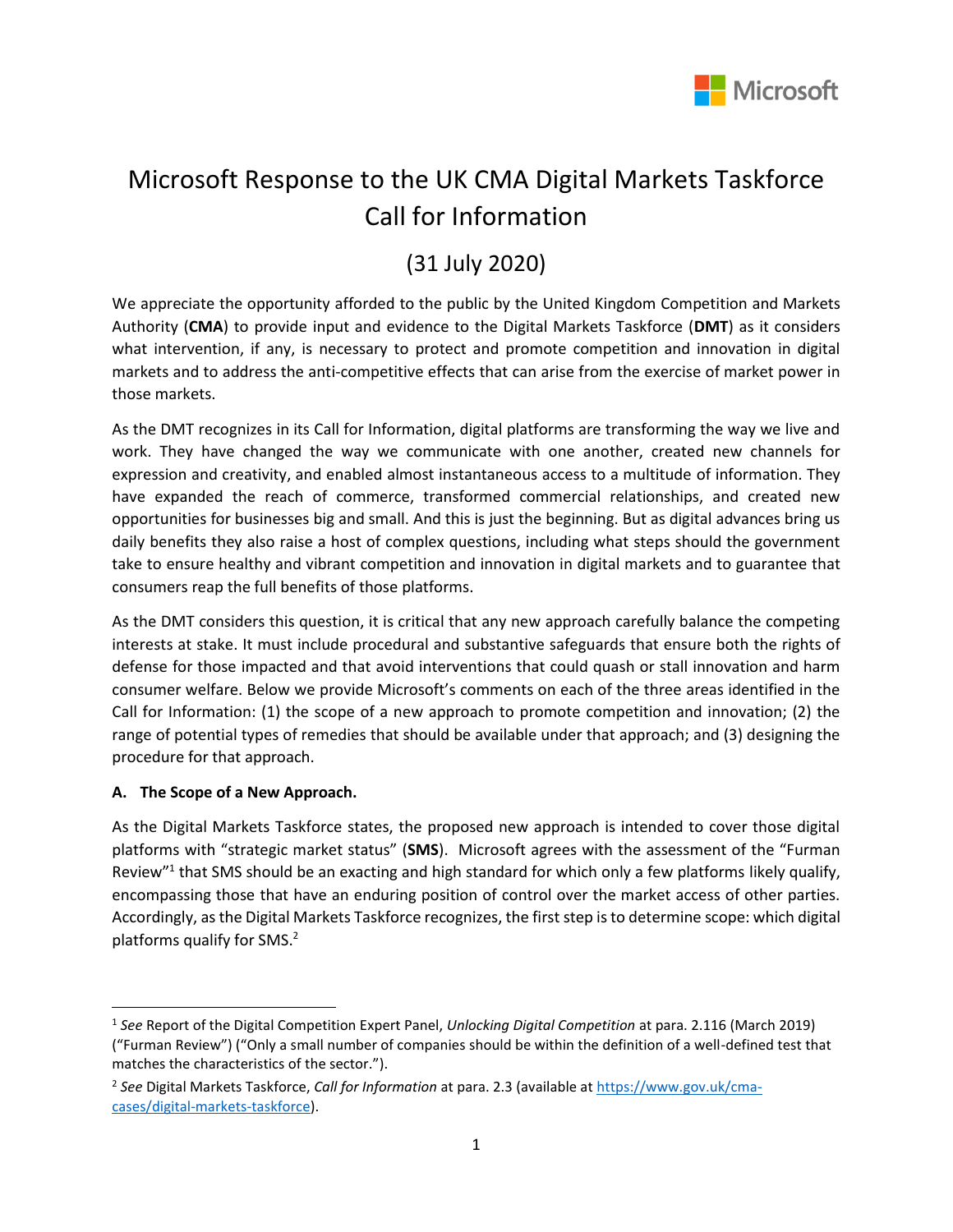

The term "digital platform" encompasses a diverse set of businesses, including ecommerce marketplaces, app stores, search engines, social networks, ride-sharing services, infrastructure-as-a-service, operating systems and more. But, all platforms, by definition, operate in two-sided markets, facilitating interactions between suppliers – e.g. sellers, developers, and advertisers – on the one side and users on the other. For simplicity, they can be sorted into three different categories (although a digital platform might bring together different services that fall within different categories):

(a) *Matchmakers, marketplaces, and exchanges* – These digital platforms match buyers and sellers or consumers and providers, intermediating the relationship between both sides. Typically, the digital platform earns revenue by charging a fee when a sale or transaction between the two sides is made. Examples of such platforms include Amazon, eBay, AirBnB, Uber, Steam and Angie's List.

(b) *Ad-supported consumer platforms* – These digital platforms aggregate users by offering a free or low-cost service and earn revenue primarily by charging advertisers to advertise to those users. These digital platforms intermediate the relationship between advertisers and their users. They typically leverage user data – whether volunteered, observed, or inferred through use of the platform service – to optimize advertising. Examples of ad-supported consumer platforms include Microsoft Bing, Google Search, Snapchat, Twitter, and Facebook.

(c) *Software platforms* – These digital platforms enable an ecosystem of developers to build applications and software solutions which are purchased and used by users on the respective platform. These platforms may be open or closed. For example, Microsoft Windows and Linux operating systems as well as cloud platforms such as Amazon Web Services and Google Cloud Platform are open. Developers have access to a variety of channels through which they can effectively and efficiently sell applications and software solutions directly to users. These platforms are primarily monetized by charging users a fee (whether one-time, on a subscription basis, or on a consumption basis) to use the platform or for related support services. In contrast, Apple iOS is closed. It requires that applications be distributed via an integrated "app store" controlled by Apple. Apple earns revenue from the sale of its platform (integrated in mobile devices) as well as charging fees for sales made by developers via its App Store.

In Microsoft's view determining which of the different platforms in these categories qualify for SMS should involve a two-pronged test. SMS should only be found for digital platforms (a) with market power protected by significant and very strong barriers to entry and (b) that control access to a unique set of users and/or other platform participants because those users or platform participants lack the incentive and/or ability to go around the platform to connect directly.

In considering market power and barriers, the most likely relevant barriers would be:

• *Network effects.* Network effects occur where the value of a service grows as the total number of users increases. Network effects can be direct, flowing from interactions with other users, or indirect, arising from a complement to the network (e.g. apps). The reinforcing nature of network effects and the positive feedback loop that makes the platform stronger as more users join. Absent equivalent scale, rival platforms cannot match the value provided by the network effects of the incumbent and effectively compete for users.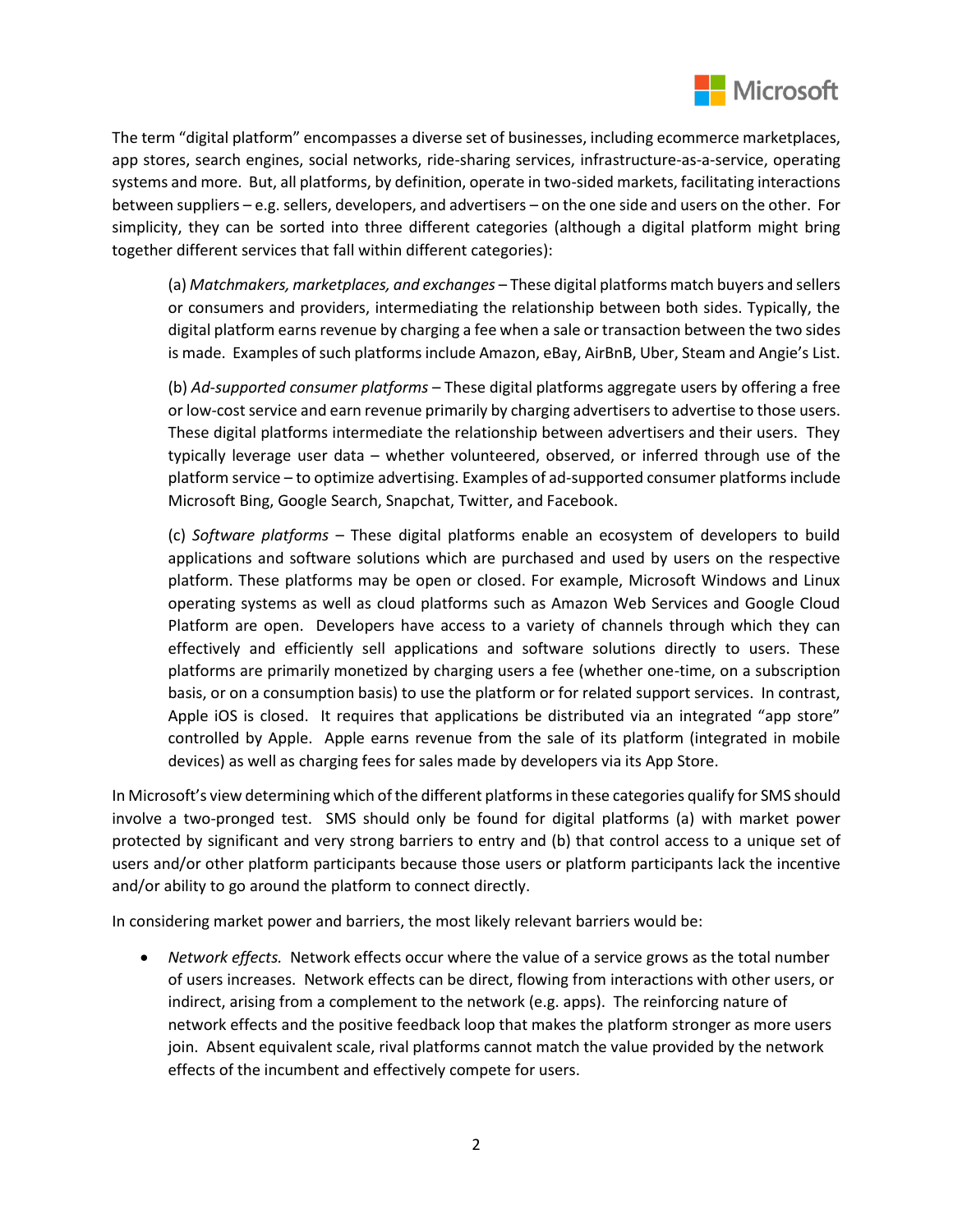

- *Economies of scale*. These economies occur when costs do not increase proportionately and/or the quality of the platform increases as the number of users or other participants on the platform increase. They are prevalent in digital markets where production typically requires a significant investment in fixed costs but no or little variable costs. Getting a digital platform to scale is challenging and if important aspects of the platform, such as service quality, monetization options, or other factors require scale, then rivals or potential rivals will be hard pressed to compete for users with the incumbent.
- *Economies of scope due to the role of data*. These economies occur if data is a significant input to the digital platform product or service and access to this unique data creates hurdles that other competitors cannot overcome. Digital markets tend to be data-driven and, as such, also tend toward tipping. Where machine learning is important to product quality or monetization and a data source is unique, necessary and not replicable, then that data serves not only as a barrier, but the incumbent's advantage grows over time through the positive feedback loop associated with the data. Again, rivals – who lack an equivalent data set or stream – will be disadvantaged against the incumbent in competing for users.
- *Limited offsetting from multi-homing and differentiation.* If a digital platform's user base singlehomes all or most of the time, then the platform will enjoy significant control over its users. This can occur when, for example, switching costs are high, behavioral nudges such as defaults discourage switching, or the platform is part of an ecosystem's walled garden that prevents users from accessing other services. In addition, the tendency to offer platform services for free to users along with information asymmetries can limit the ability of rivals to differentiate themselves. Indeed, users often have limited ability and information to determine the true cost of a "free" digital platform service; they do not understand how much data is collected, how it is used, and what the platform charges other parties for platform access and whether service quality and value is sufficient relative to the "price paid."

Indeed, these platforms are ones that should be able – through their conduct – to deny a non-trivial number of users (or move a non-trivial number of users away from) potential or actual rivals or into adjacent markets. The effect of such conduct would be to deny scale essential to entry and competition by rivals.

That being said when distinguishing between platforms that may have market power that can be addressed by existing competition rules as compared to platforms with SMS that present unique problems, the DMT should consider whether the platforms are nonetheless somewhat constrained because suppliers and users can "go around" the platform. If both sides can go around the platform in sufficient numbers, then the platform may not have SMS because it may not be in a position to control access to users or other platform participants. This lack of control makes it more likely that eventual entry and competition by rivals could arise, but it also limits the platform's ability to harm overall consumer welfare even in the absence of new competition. For example, private vacation rental services can match renters and property owners, but the two sides of the platform are eventually connected together and can come to private arrangements circumventing the platform in the future. If the platform's terms are too onerous, then one or both sides will have the incentive and ability to go to the trouble of connecting directly to circumvent the platform either then or in the future. Thus, there is some limit on the platform's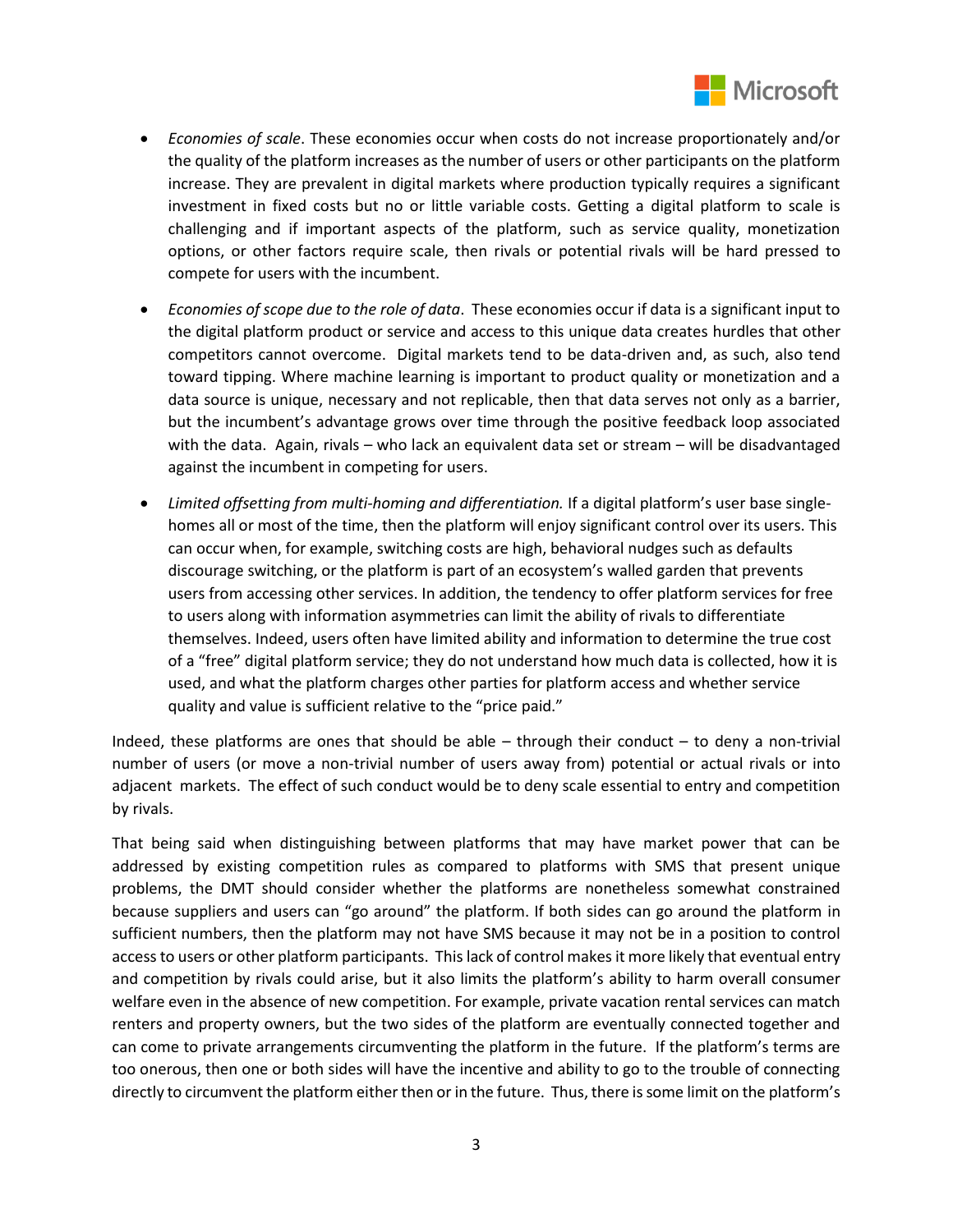

practices even if a new competitor is unlikely to enter the rental service platform market because of barriers to entry. On the other hand, in situations where the platform controls and mediates engagement between the two sides of the platform and technically or otherwise limits the ability to connect absent intermediation by the platform, then going around the platform in the future could be difficult. Similarly, if the user does not have the incentive to go around the platform, such is the case with many free services or when the user does not have visibility into other options beyond what is presented by the platform, which is often the case in aggregation markets where aggregation and discovery is the primary benefit of the platform, then users will not go around the platform even if better options might exist.

### **B. Remedies for Addressing Harms.**

Once a firm with SMS for a digital platform is identified, it will be important that substantive obligations are created with care to preserve the consumer benefits that the platforms provide, while addressing the problematic aspects of the specific platform. Microsoft believes that the Online Platforms and Digital Advertising Study provides an appropriate framework that could be applied to other types of digital platforms for which a firm is found to have SMS. That study states:

*We propose that the code should be based around three high-level objectives (fair trading, open choices, trust and transparency), with principles within each objective, providing greater specificity as to the behaviour required by the code. The fair trading principles are intended to address concerns around the potential for exploitative behaviour on the part of the SMS platform, the open choices principles are intended to address the potential for exclusionary behaviour, while the trust and transparency principles are designed to ensure that SMS platform provides sufficient information to users, so that they are able to make informed decisions. Each SMS platform would have its own tailored code. Published guidance for each SMS platform would provide more detail on practical application of the principles to the markets within which the SMS platform would operate.*<sup>3</sup>

Combining both broad level principles that determine the type of behavior required for all platforms with SMS and then including more detailed and platform-specific codes of conduct enables greater predictability for specific platforms while also ensuring that the high level principled approach is the same for all SMS digital platforms.

Microsoft also agrees that in addition to creating enforceable codes of conduct, a future Digital Markets Unit (**DMU**) should have the power to implement specific remedies focused on conduct by the SMS platform. These remedies may take a variety of forms, but they should be proportionate. To the extent possible, remedies should be coordinated with other relevant agencies domestically (e.g. U.K. Information Commissioner's Office and U.K. Office of Communications) as well as internationally. Otherwise remedies may have unintended consequences in other areas of regulatory concern and may conflict with obligations imposed by other jurisdictions. Coordination may also open up opportunities to drive greater effectiveness across multiple dimensions and potentially at a broader scale. Ultimately, however, the key consideration in Microsoft's view, is that substantive obligations be created for each SMS platform,

<sup>3</sup> *See* UK Competition and Markets Authority, *Online Platforms and Digital Advertising Market Study Final Report*, paras. 80-81 (1 July 2020).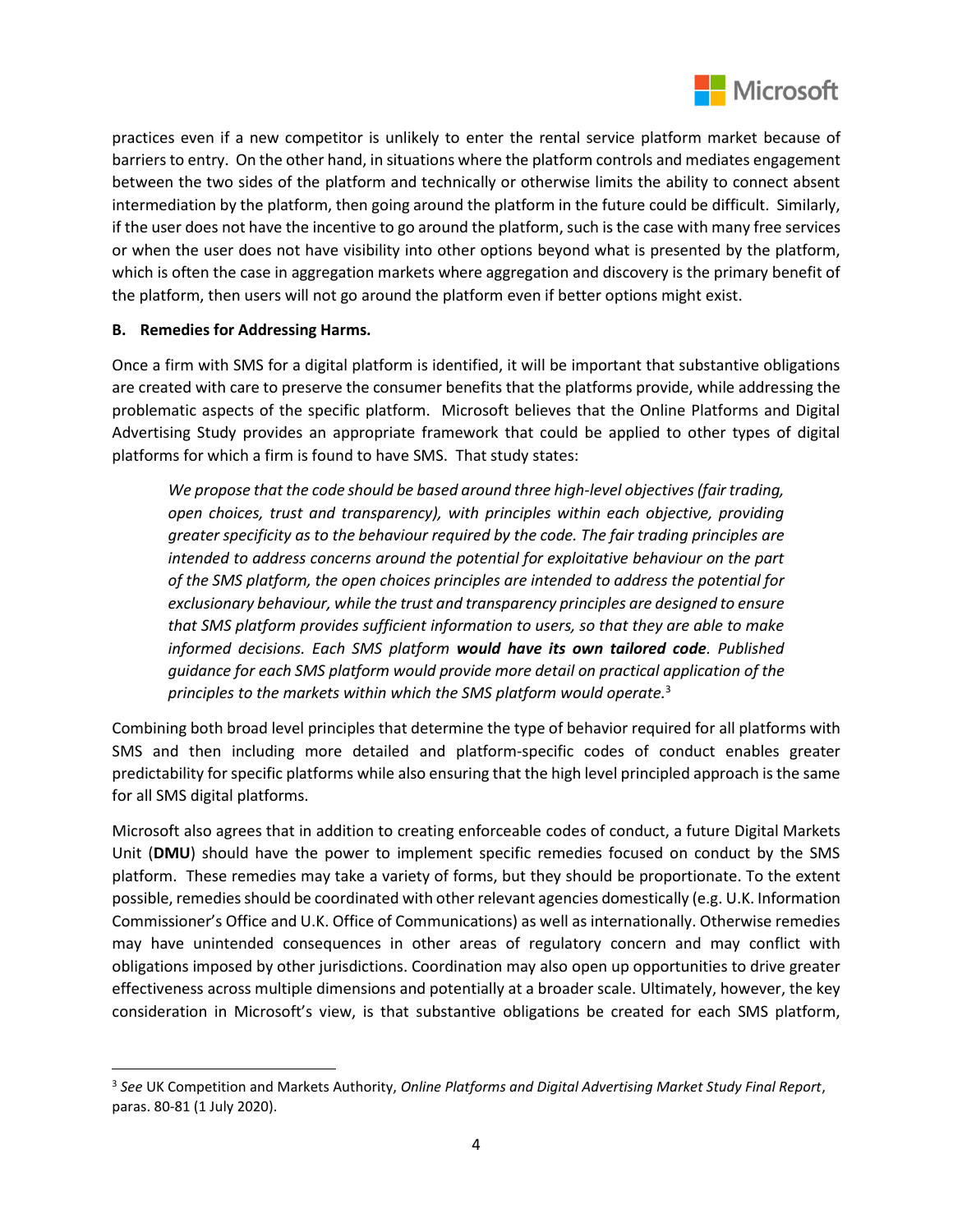

reflecting the unique competitive dynamics and business models of each, instead of adopting a one size fits all approach.

#### **C. Designing the Procedure of a new pro-competition approach.**

As is clear from the discussion above, the powers of a future DMU will be significant and there will be significant risks that over regulation harms digital platform innovation or otherwise reduces consumer welfare. Moreover, the interventions can have significant impacts on private companies and individual rights. As such, it is critical that there be robust procedure and checks and balances put in place both within a future DMU and from other institutions, most especially the courts. These procedures must balance the need for speed and flexibility against the concerns associated with due process, rights of defense, and avoiding misplaced interventions that harm consumer welfare. In this regard, Microsoft believes the following two-step approach is appropriate:

- (i) A detailed and careful review should be conducted with the DMU bearing the burden of proof as to whether any particular firm qualifies for SMS and providing for the rights of defense, including judicial review, for market participants impacted.
- (ii) Once SMS is established, the DMU should have broad intervention powers subject to concepts like proportionality but for which the SMS firm has the burden of establishing that the code of conduct or intervention is not proportional or is otherwise unreasonable.

First, in making the initial SMS determination, firms must have complete rights to participate in the work determining whether the firm has SMS with respect to any digital platform. The work involved and the rigor should be similar to the approach to market investigations undertaken by the CMA. The process of determining SMS should include rigorous procedural safeguards to ensure that issues are fully investigated without prejudging remedies that may be imposed (e.g., separation of investigative and remedial phases) and to protect the interests of stakeholders (e.g., rights of defence and independent judicial review). Because of the extraordinary powers of the DMU to intervene once SMS is stablished, the burden of proving SMS should remain with the DMU.

Once SMS is established and to enable more timely and effective intervention, however, the burden should shift so that the SMS digital platform owner must carry the burden of establishing that any element of the code of conduct or specific intervention is not warranted in the specific case. The code or specific intervention may not be justified because it is not proportionate, will actually harm competition, or otherwise will not benefit consumer welfare. This burden shifting can strike a reasonable balance between ensuring interventions only occur when warranted but providing the flexibility to the DMU to arrive at reasonable and timely solutions once SMS has been established. Both the determination of SMS as well as codes of conduct and other interventions should be subject to independent judicial review.

Finally, some mechanism for periodic review needs to be included in the process. This review would consider both whether the firm continues to have SMS and/or whether the code and other obligations can be eliminated. It should also consider whether interventions are having their intended purpose and whether they should be kept, modified, or eliminated, based on the extent to which they achieve the